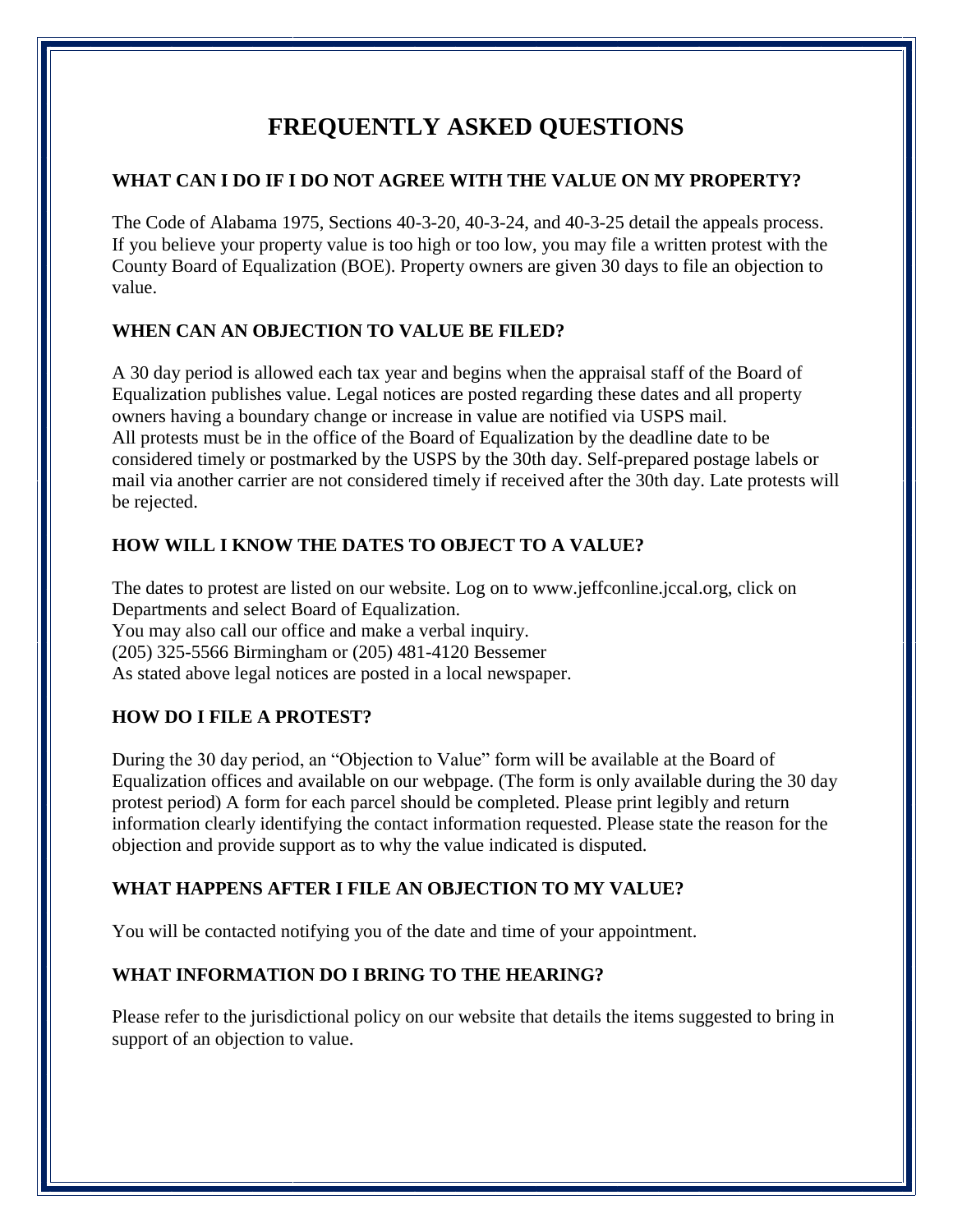#### **WHO CAN FILE A PROTEST?**

Per Code of Alabama 40-3-19, the property owner may appear in person, or by agent or attorney, and produce evidence in support of objections and it shall be the duty of the county board of equalization to examine under oath any property owner and to examine any other witnesses under oath as to the fair and reasonable market value of the property.

#### **WHAT IS THE EFFECTIVE DATE OF THE APPRAISAL?**

October 1st of each year. For example, the 2014 tax year has an effective date, (aka lien date), of October 1, 2013. The data utilized in arriving at a value for the 2014 tax year was the 12 months preceding the effective date.

### **DO I HAVE TO BE PRESENT FOR MY HEARING?**

A protest hearing is in person. If unavoidable circumstances arise whereby someone cannot appear in person, the Board may choose to review any hard copy data presented prior to the appointment date.

Also, an owner may assign or designate an agent for them on their behalf to attend. A written authorization needs to be presented from the owner stating who will be attending in their place.

#### **WHAT IS AN AGENT?**

An agent is any person the owner of record appoints in writing to attend the protest on the owner's behalf.

### **HOW WILL I KNOW THE RESULT OF MY OBJECTION TO VALUE?**

A final valuation notice will be mailed to the owner of record.

#### **WHAT CAN CAUSE THE VALUE TO GO UP?**

A court ordered re-appraisal or from "economically-based" transactions impacting market value in the county could result in an increase in the appraised value.

#### **WHAT IF I HAVE ADDED OR REMOVED IMPROVEMENTS?**

The law requires that property owners, or their agent, report any improvements made to or any removal of structures or changes in features from their property, on or before October 1 of a given tax year. Examples of improvements that should be reported would include: new structures or additions, swimming pools, extensive repairs, remodeling, or renovations; adding a fireplace, extra bath, patio, deck, carport, garage, fire, etc.

The appraisal office needs to be aware of these types of items in order to achieve fair and reasonable value for property tax purposes.